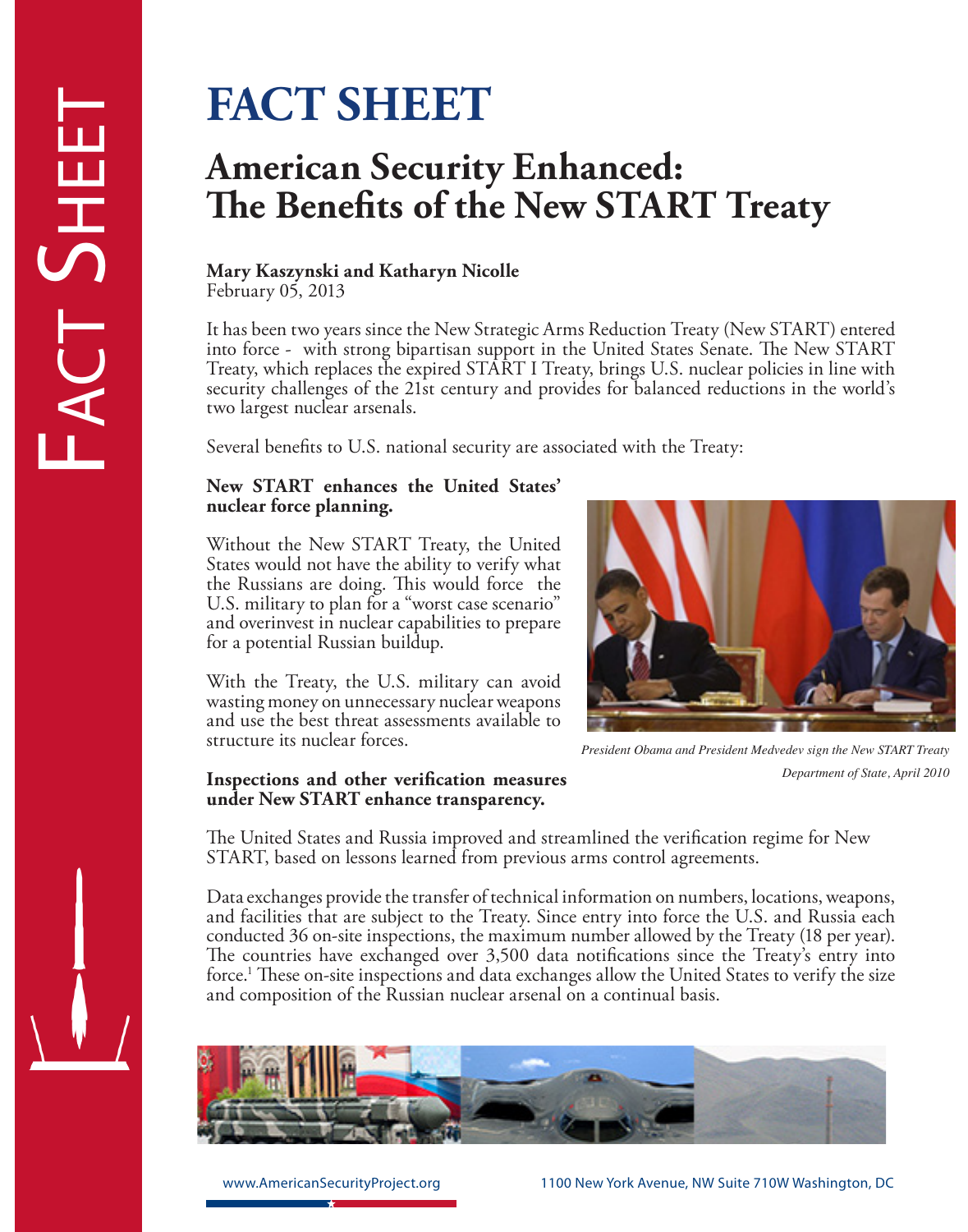

The Treaty also guarantees that U.S. national technical means of surveillance, such as satellites, are not subject to Russian interference, and that the United States will have a variety of tools at its disposal for monitoring Russian compliance.

#### **The ratification of New START has strengthened strategic stability between the United States and Russia.**

The New START Treaty increases U.S.-Russian strategic stability by maintaining the predictability of nuclear relations between the two countries.

The New START verification regime allows the United States to gain greater insight into Russia's nuclear arsenal. This increased flow of information allows for greater stability between the United States and Russia and provides a basis for pursuing the reduction of other weapons, such as Russia's large stockpile of nonstrategic (short-range, low-yield) nuclear weapons.<sup>2</sup>

#### **The United States is free to modernize its nuclear forces, and a bipartisan consensus exists for doing so.**

Under the New START Treaty, the United States can safely reduce a number of outdated weapons while investing in steps to ensure the effectiveness of its nuclear deterrent. As stated in the Senate resolution to ratify, the United States is committed to "a robust stockpile stewardship program, and to maintaining and modernizing the nuclear weapons production capabilities and capacities" to ensure the "safety, reliability, and performance" of the U.S. arsenal. $3$ 

A tough fiscal environment has led to budget cuts for many defense-related programs, but bipartisan support for nuclear modernization has remained strong. In fiscal year 2012, Congress provided more than \$7 billion for the National Nuclear Security Administration's nuclear weapons activities, an increase of \$340 million over the previous year. The president continued this trend in 2013, requesting a 5% increase in the nuclear weapons activities budget from the 2012 appropriated level.<sup>4</sup>



*Launch of the first IIF series of Global Positioning System satellites, which carry improved nuclear detonation detection instruments. NNSA, May 2010*

#### **New START provides for an appropriate deterrent in line with modern threats.**

The New START Treaty allows the United States to deploy 1,550 strategic nuclear warheads and retain 800 deployed and non-deployed strategic delivery vehicles – intercontinental ballistic missiles (ICBMs), submarinelaunched ballistic missiles (SLBMs), and heavy bombers – and 700 deployed. As Senator Lamar Alexander (R-TN) pointed out, each of these warheads is "up to 30 times more powerful" than those used during World War II.<sup>5</sup>

Thanks to the data exchanges mandated under the Treaty, the United States now knows that Russia has already reduced its deployed strategic nuclear forces below the New START limit.<sup>6</sup>

#### **New START preserves the United States' missile defense independence.**

The New START Treaty does not limit the United States' ability to develop and deploy missile defenses. In fact, as Missile Defense Agency chief Lt. Gen. Patrick O'Reilly told the Senate Foreign Relations Committee, New START actually "reduces constraints on the development of the missile defense program in key areas."7

Since New START ratification, the U.S. has advanced its missile defense plans, increasing the number of missile interceptors in California and Alaska and conducting the first successful test of a next-generation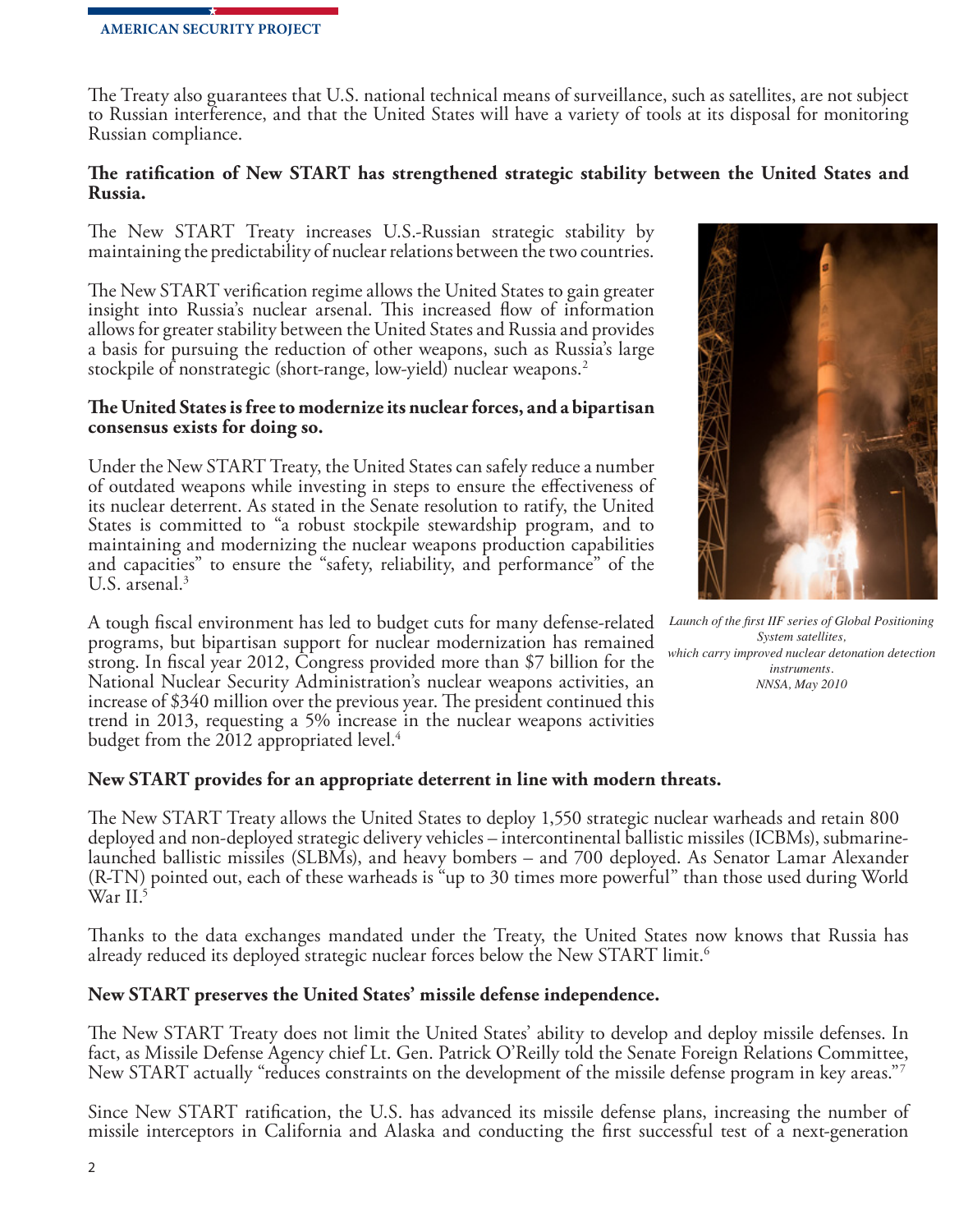missile interceptor in May 2012. The U.S. continues to work with NATO allies on plans for European missile defense. At the 2012 Chicago summit, NATO leaders declared "NATO has initiated a capability that, although limited in its initial phase, can provide real protection against ballistic missile attack."8

#### **New START allows the United States to focus on other vital nuclear security issues.**

The New START Treaty was necessary to manage the threats posed by deployed strategic nuclear weapons. More than one year of "positive and pragmatic" New START implementation provides a sound basis for negotiating reductions in nonstrategic weapons, where Russia has a large advantage, and non-deployed nuclear weapons. These two categories of weapons have never been limited or monitored under an arms control agreement.<sup>9</sup>

In addition to future nuclear weapons negotiations, the Treaty places the United States in a better position to deal with a whole range of other nuclear security issues, such as nuclear proliferation and securing nuclear materials.10

*Mary Kaszynski is a Policy Analyst at the American Security Project specializing in nuclear security and arms control issues. Katharyn Nicolle is a Policy Analyst and Research Intern specializing in nonproliferation, terrorism, and Russia.*

#### **End Notes**

- 1. U.S. Department of State, "New START Treaty Inspection Activities," January 17, 2013, http://www.state.gov/t/avc/newstart/index.htm (accessed February 1, 2013). @Gottemoeller, (January 31, 2013), "The U.S. and #Russia each exercised the full right under the Treaty to conduct 18 annual New START inspections in this 2nd Treaty year." https://twitter.com/Gottemoeller/status/297008635450634240. U.S. Department of State, "New START" January 17, 2013, http://www.state.gov/t/avc/newstart/index.htm (accessed February 1, 2013)
- 2. Union of Concerned Scientists, "New START Overview: Verification, Force Structure, and Requirements," May 26, 2011, http://www.ucsusa.org/ nuclear\_weapons\_and\_global\_security/nuclear\_weapons/policy\_issues/new-start-general-fact-sheet.html (accessed June 13, 2012).
- 3. Senate Committee on Foreign Relations, New START Treaty: Resolution of Advice and Consent to Ratification, 112th Cong. 1st Session, http://foreign. senate.gov/download/?id=E4C3A1B3-D023-4F58-8690-DF624C73548C (accessed June 13, 2012).
- 4. Department of Energy Fiscal Year 2013 Congressional Budget Request, National Nuclear Security Administration, February 2012, http://nnsa.energy. gov/sites/default/files/nnsa/02-12-inlinefiles/FY%202013%20Congressional%20Budget%20for%20NNSA.pdf (accessed June 13, 2012).
- 5. U.S. Senate, Floor Statement by Senator Lamar Alexander, December 21, 2010, http://alexander.senate.gov/public/index.cfm?p=Multimedia&ContentRecord\_ id=52b7462e-dd6d-42a0-a419-025b87585d51&ContentType\_id=0ec10363-3bf1-4c12-8da4-af69332295df&Group\_id=21953845-05d8-4679-ac01- 8f80b7f2202d (accessed June 13, 2012).
- 6. U.S. Department of State, "New Start Treaty Aggregate Numbers of Strategic Offensive Arms," October 3, 2012, http://www.state.gov/t/avc/rls/198582. htm (accessed February 1, 2013).
- 7. Senate Foreign Relations Committee, "Unclassified Statement of Lieutenant General Patrick J. O'Reilly," Hearing on The New START Treaty: Views from the Pentagon, June 16, 2010, p 2-3, http://foreign.senate.gov/imo/media/doc/O%27Reilly,%20Gen.%20Patrick%20J.pdf (accessed June 13, 2012).
- 8. The White House Office of the Press Secretary, "Fact Sheet: Chicago Summit NATO Capabilities," May 20, 2012, http://www.whitehouse.gov/thepress-office/2012/05/20/fact-sheet-chicago-summit-nato-capabilities (accessed June 13, 2012).
- 9. Acting Under Secretary of State for Arms Control and International Security Rose Gottemoeller, "Meeting the Next Challenges on Nuclear Nonproliferation and Disarmament," Keynote Speech at the Arms Control Association's Annual Meeting, June 4, 2012, http://www.armscontrol.org/events/Join-ACA-June-4-Our-Annual-Meeting#keynote (accessed June 13, 2012)
- 10. Under Secretary for Arms Control and International Security Ellen Tauscher, "New START Treaty and the Obama Administration's Nonproliferation Agenda," a Special Briefing, March 29, 2012, http://www.state.gov/t/us/139205.htm (accessed June 13, 2012).